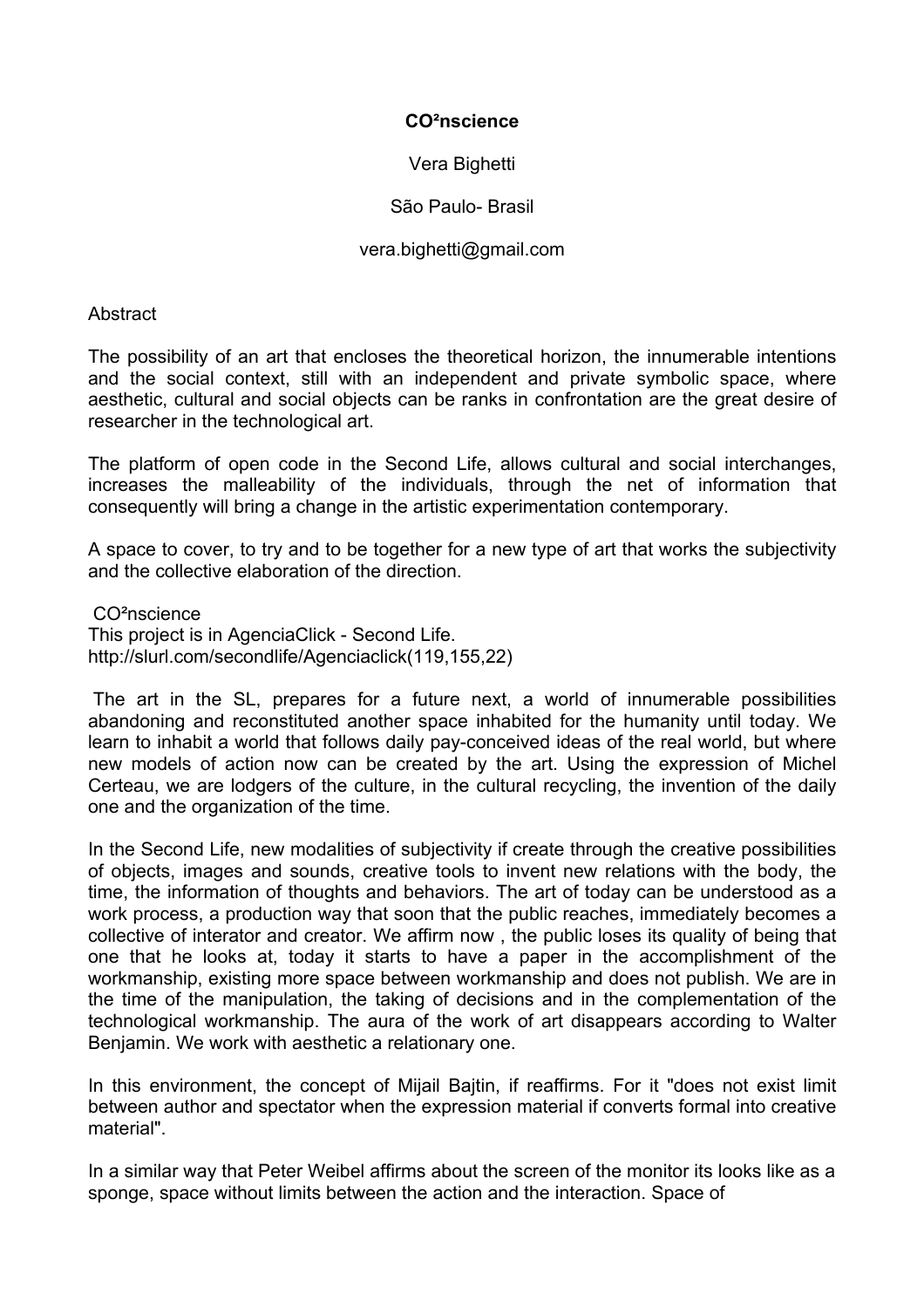transference, conscientious of accomplishment of the workmanship, as an aesthetic osmosis through the material, that works for personal account, if also disclosing as a plan of concepts and methods, as a hybrid zone. Second Life platform provides a land of privileged experience.

I have been developing the environmental and global warming issue in the Second Life platform. The goal is to question how engaged we are in taking a new stance in order to face this critical real world issue in a virtual world.

The project CO<sup>2</sup>nscience leads the SL avatar to try to get free of his own co<sup>2</sup>nsciencia. In the SL space, he gets an object, a box that goes with him everywhere he goes. With this object, he feels persecuted by his own consciousness. In SL's interactive platform, he can try to hide from the box, accept it and even select the texture of his consciousness-box, defining his position regarding the problem we are facing. The consciousness-box carries behaviors that do not allow one to leave the expositive space and, thus, at the end of the exhibit, we will have a visual sampling of the general public's awareness regarding this theme.

Taking advantage of the code and of SL's interactivity, I propose the avatars build – or not – a forest. My concern is calling people's attention to the environmental problem we face in the real world, proposing nothing more than people gain real-world awareness in the virtual world. These projects are related to the CO²science blog, with texts and panoramic images of the glaciers, in addition to photos of other unique locations, with major biological diversity and importance or scenic beauty. The world's "wonders" are being impacted by the CO² effect and in danger of disappearing or changing so much they will lose their characteristics. Within this proposal, a series of interactive net art projects explores the SL platform in an attempt to issue a warning and generate awareness about negative actions against nature. The goal is to make the public more sensitive in order for people to exercise their power of decision and survive in a planet that have been changed by people's own actions.

#### 2.1 Figures

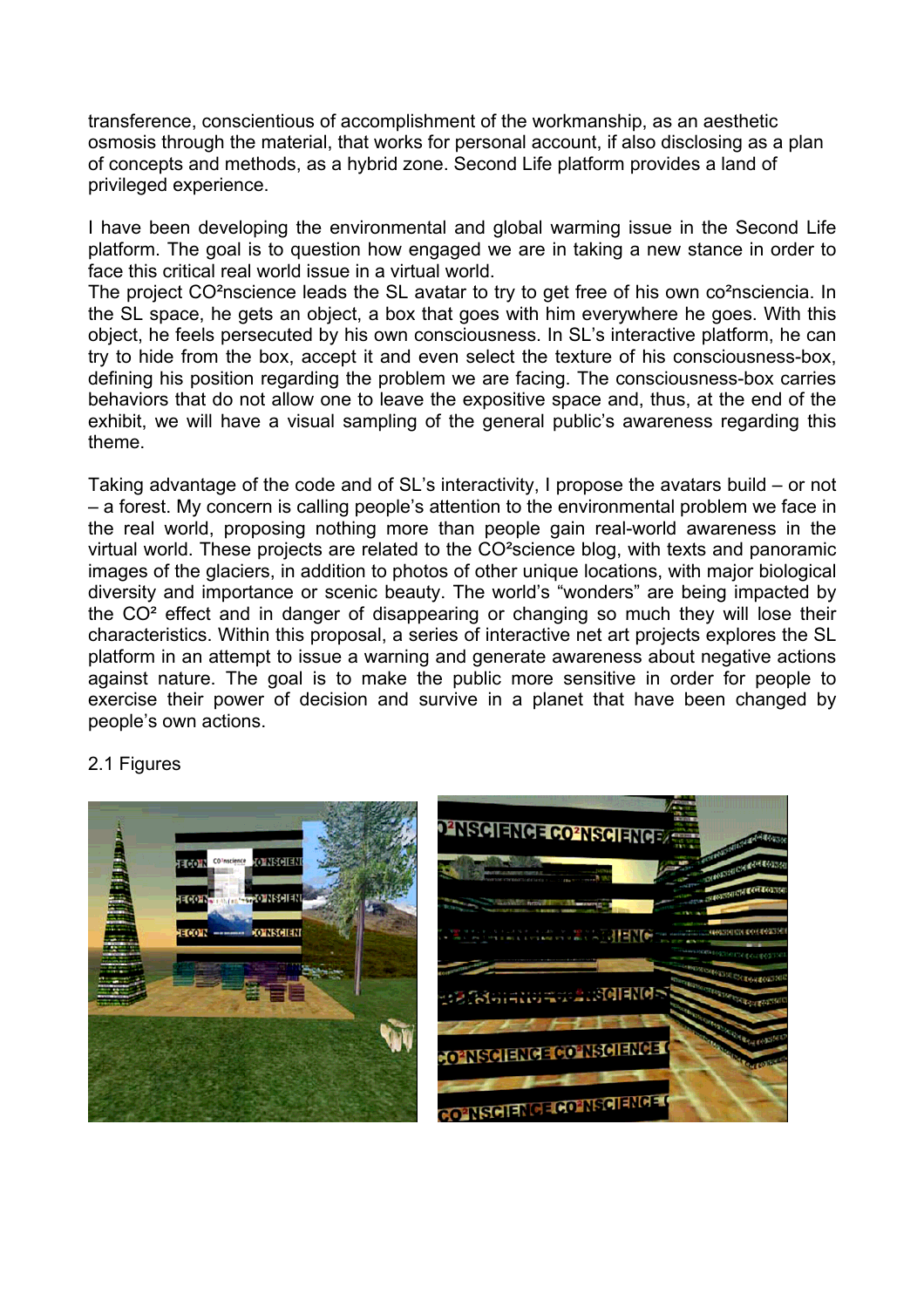











2.2.Some links www.artzero.net/conscience/index.htm http://galerianoema.typepad.com/co2nscience/